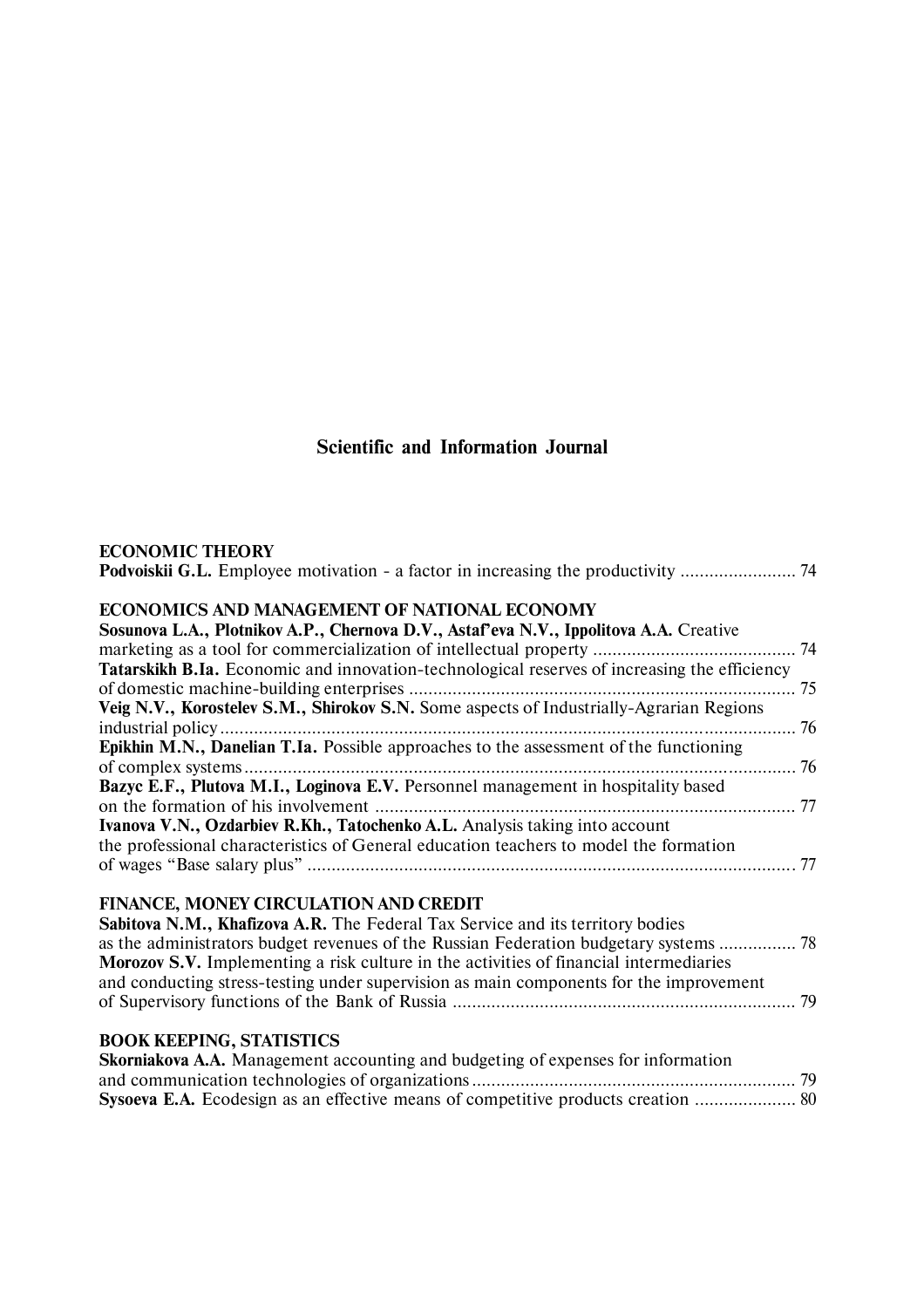## **ECONOMIC THEORY**

#### **EMPLOYEE MOTIVATION - A FACTOR IN INCREASING THE PRODUCTIVITY**

© 2017 Podvoiskii Gleb L'vovich PhD in Economics, leading researcher of the Center for macroeconomic studies of Department of economic theory Financial University under the Government of the Russian Federation 49, Leningradskii prospect, Moscow, 125993, Russia E-mail: glpodvoyskiy@fa.ru

The motivation of an employee, in the opinion of the author, is one of the most important factors, allowing to achieve a significant increase in productivity. Considering in detail the main sociopsychological types of employees, the author highlights what is a major motivator for increasing their labor activity. The most important role in enhancing the motivation of employees belongs to the methods of material and non-material incentives. Study of practical experience of effective Russian companies allows to conclude that the problem of improving productivity can be addressed through the development and implementation of a comprehensive system of motivation of employees to significantly improve the quality and efficiency of labor. The success of the work on the creation and implementation of a comprehensive system of incentives largely depends on the head of the organization, which plays a key role in the process of all the changes in the company.

*Key words:* workplace, employee motivation, main types of workers, material and immaterial incentives, the company's ideology, a complex system of motivation of employees.

*Received for publication on 04.07.2017*

## **ECONOMICS AND MANAGEMENT OF NATIONAL ECONOMY**

### **CREATIVE MARKETING AS A TOOL FOR COMMERCIALIZATION OF INTELLECTUAL PROPERTY**

© 2017 Sosunova Liliana Alekseevna Doctor of Economics, Professor Samara State University of Economics 141, Sovetskoi Armii str., Samara, 443090, Russia © 2017 Plotnikov Arkadii Petrovich Doctor of Economics, Professor Saratov State Technical University named after Gagarin Iu.A. 77, Politechnicheskaia, Saratov, 410054, Russia © 2017 Chernova Dana Viacheslavovna Doctor of Economics, Professor Samara State University of Economics 141, Sovetskoi Armii str., Samara, 443090, Russia © 2017 Astaf'eva Natalia Valerievna Doctor of Economics, Professor © 2017 Ippolitova Anna Alexandrovna PhD in Economics, Associate Professor Saratov State Technical University named after Gagarin Iu.A. 77, Politechnicheskaia, Saratov, 410054, Russia E-mail: kafedra-ks@yandex.ru, vut@sstu.ru, nvasta@mail.ru, varcd1@yandex.ru, ippolitova@fsimp.ru

The authors consider the role of creative marketing in the innovative development of the economy. The necessity of using tools of creative marketing in the process of commercialization of intellectual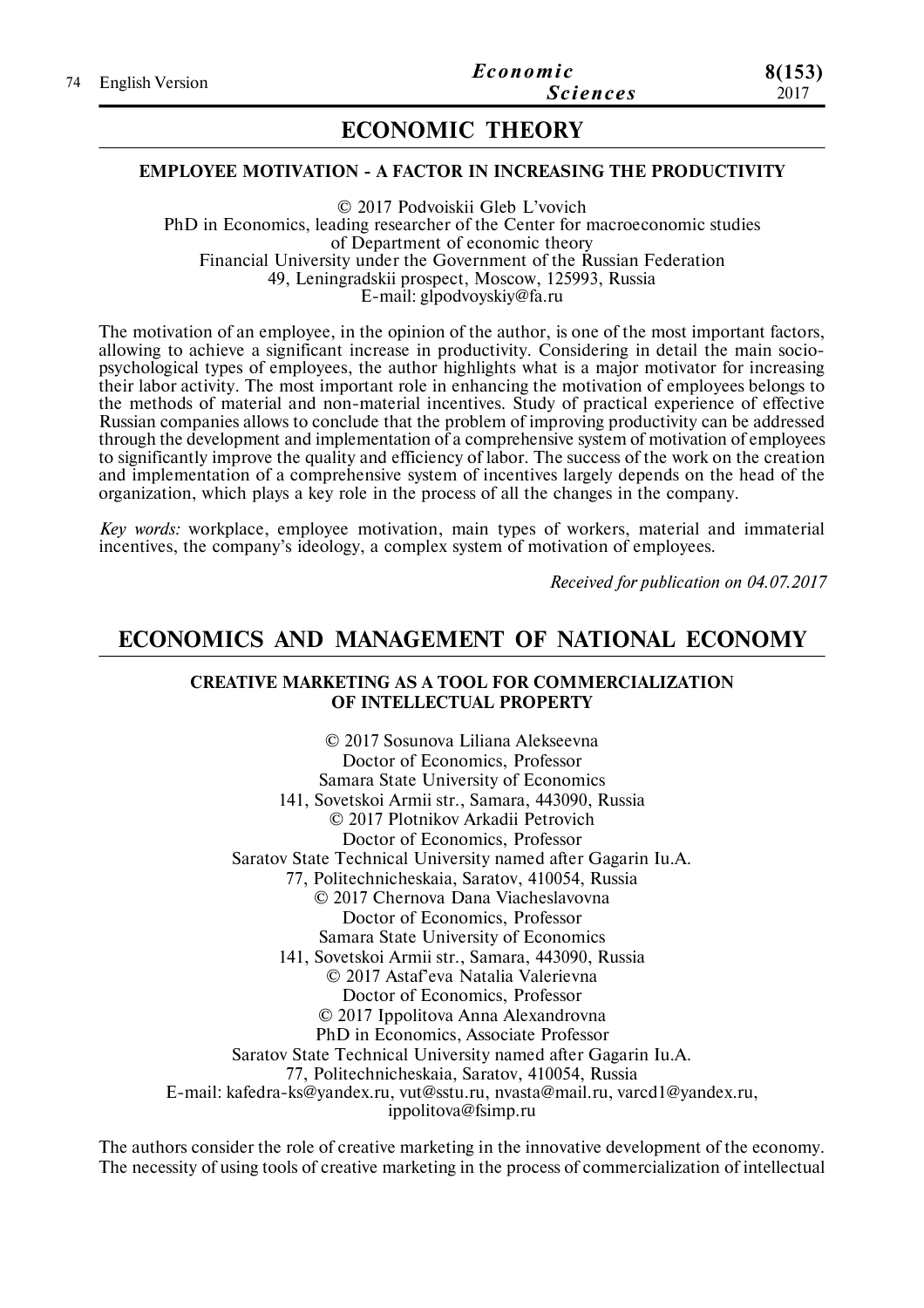| <b>English Version</b> | Economic        | 8(153)<br>$\overline{\phantom{a}}$ |
|------------------------|-----------------|------------------------------------|
|                        | <i>Sciences</i> | 2017                               |

property. Considered innovative technologies and platforms: crowdsourcing, hackathon; the site for contest programmers, designers, and managers, who represent a kind of "marathon" of developers.

*Key words:* creativity, creativity, marketing, innovation, intellectual property, commercialization tools.

*References*

1. Creative Destruction. Available from: http://www.investopedia.com/ terms/c/ creativedestruction.asp.

*Received for publication on 06.07.2017*

#### **ECONOMIC AND INNOVATION-TECHNOLOGICAL RESERVES OF INCREASING THE EFFICIENCY OF DOMESTIC MACHINE-BUILDING ENTERPRISES**

#### © 2017 Tatarskih Boris Iakovlevich Doctor of Economics, Professor Samara State University of Economics 141, Sovetskoi Armii str., Samara, 443090, Russia Е-mail:oisrpp@mail.ru

The problems of searching for the main reserves for improving the development of machine building in Russia are considered. The most effective industry-related events of an economic and innovative-technological nature are shown. The main goals of the system modernization of the material and technical base of the Russian machine-building industry are determined. The administrative mechanisms for accelerating the development of machine-building are formulated (by the criterion of basic factors in the current conditions of the functioning of the machinebuilding complex).

*Key words:* engineering, development, technology, efficiency, innovations, factors, reserves.

### *Referenсes*

1. Karsuntseva O.V. (2014) Production potential of engineering enterprises: valuation, dynamics, reserves of increase. Monograph. Moscow, 211 р.

2. Ivanter V.V., Komkov N.I. (2012) Basic provisions of the concept of innovationindustrialization of Russia. *Problems of forecasting*, 5, p. 12-16.

3. Tatarskih B.Ia. (2016) Technological reserves of increasing the efficiency of labor in the domestic engineering industry. *Economic sciences*, 4, p. 30-32.

4. Fedorov O.V, Tatarskih B.Ia., Iakusheva A.M. (2016) Priority branches of new technological structures. Monograph. Moscow, p. 38-41.

5. Sukharev O. (2017) Innovative economy: old and new technologies. *Investments in Russia*, 1, p. 5-8.

6. Rumyantsev A.A., Rogova A.A. (2016) Post-industrial technologies as a vector of structuraltechnological modernization of the economy. *Innovations*, 11 (217), p. 40-41.

*Received for publication on 03.07.2017*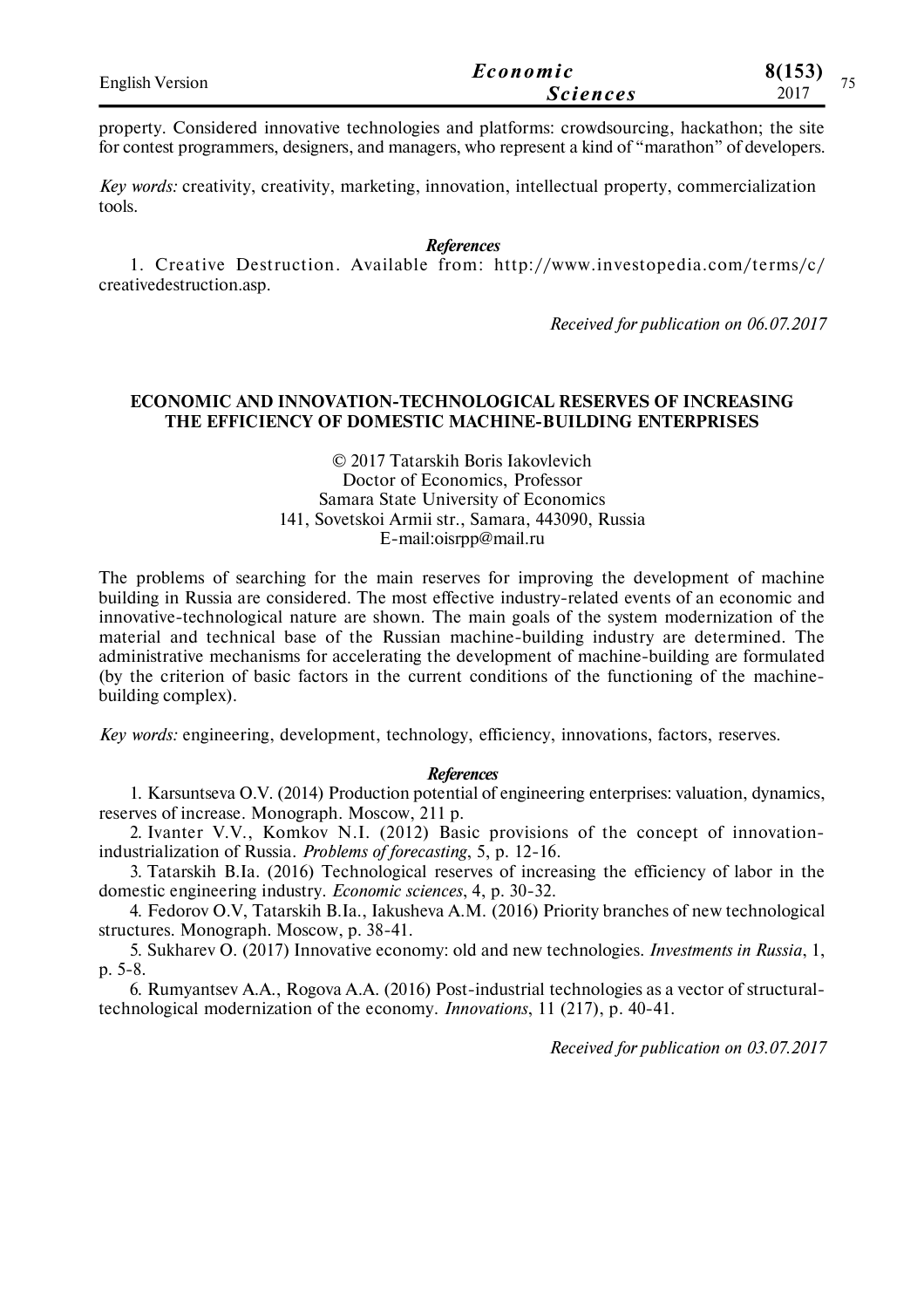| 76 English Version | Economic        | 8(153) |
|--------------------|-----------------|--------|
|                    | <i>Sciences</i> | 2017   |

### **SOME ASPECTS OF INDUSTRIALLY-AGRARIAN REGIONS INDUSTRIAL POLICY**

© 2017 Veig Natalia Vasilievna PhD in Economics, Associate Professor Saint-Petersburg State University of Economics 21, Sadovaia str., Saint-Petersburg, 191023, Russia © 2017 Korostelev Stepan Mikhailovich assistant to the Deputy Chairman of the government of Leningrad region The Committee for economic development and investment activity of Leningrad region 67, Suvorovskii procpect, Saint-Petersburg, 191311, Russia © 2017 Shirokov Sergey Nikolaevich Saint-Petersburg State Agrarian University 2, Petersburg highway, Saint-Petersburg, Pushkin, 196601, Russia E-mail: veyg\_natalia@mail.ru, Stepan.Korostelev@gmail.com, shirokovspbgau@mail.ru

The article is devoted to the description and solution of the problem the development of Russian industry in the context of the tasks of import substitution and conversion, and is also connected with the peculiarities of the territorial location of industrial enterprises. The present economy of the Leningrad Region, development potential of the region, and regional economic policy, as well as their interconnection are shown. Also, various classifications of Russian regions are given, both in terms of revenue base, ways of attracting investments, in terms of the development paradigm, and in terms of negative economic, environmental and social trends affecting development. The most acceptable and illustration the classification of Russian regions is the classification by level of development and role in the main branches of the national economy - industry and agriculture.

*Key words:* Industrial Policy, Import substitution, Regional economic policy, Classification of regions, Leningrad region.

*Received for publication on 05.07.2017*

### **POSSIBLE APPROACHES TO THE ASSESSMENT OF THE FUNCTIONING OF COMPLEX SYSTEMS**

© 2017 Epikhin Maxim Nikolaevich Researcher © 2017 Danelian Teia Ianovna PhD in Economics, Associate Professor of Applied Informatics and Information Security Department Plekhanov Russian University of Economics 36, Stremianny lane, Moscow, 117997, Russia E-mail: mepihin@yandex.ru, tdanelan@yandex.ru

Reviewed the provisions of the assessment of the functioning of complex systems (information systems), the main characteristics of the study of such systems, examples of possible approaches to assessing the applicability and operation of the EMS. Highlighted some frequent problems that arise in the design and operation of systems of this kind.

*Key words:* system analysis, systems estimation, systems theory.

*Received for publication on 02.07.2017*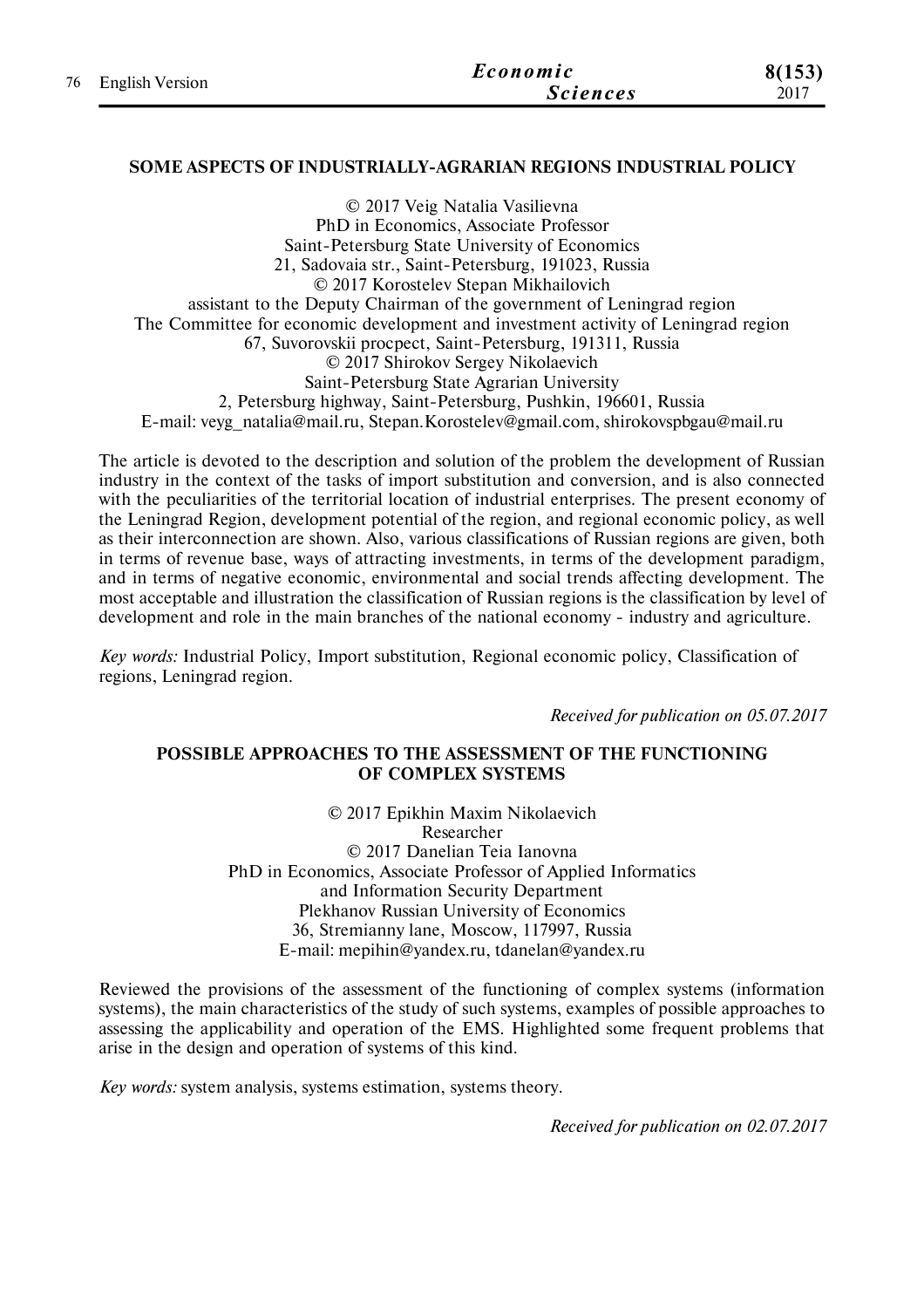| <b>English Version</b> | Economic        | 8(153)<br>$- -$ |
|------------------------|-----------------|-----------------|
|                        | <b>Sciences</b> | 2017            |

### **PERSONNEL MANAGEMENT IN HOSPITALITY BASED ON THE FORMATION OF HIS INVOLVEMENT**

© 2017 Bazyc Elena Fedorovna PhD in Economics, Associate Professor, Associate Professor of public and corporate governance Department Academy of Marketing and Socially-Information Technologies 5, Zipovskaia str., Krasnodar, 350010, Russia © 2017 Plutova Maria Igorevna PhD in Economics © 2017 Loginova Ekaterina Vladimirovna Ural State Economic University 62, 8 Marta str., Ekaterinburg, 620144, Russia E-mail: info-imsit@mail.ru, MPlutova@yandex.ru, cat.log@yandex.ru

The analysis of the level of employee involvement through the existing subsystems of labor management in hospitality organizations is conducted using the example of the Hyatt Regency Yekaterinburg hotel. Recommendations are offered that contribute to the achievement of a high level of staff involvement in the organization's production results and the growth of social and economic efficiency of labor.

*Key words:* personnel management; involvement; labor efficiency; hospitality; motivation; labor incentives.

*Received for publication on 01.07.2017*

#### **ANALYSIS TAKING INTO ACCOUNT THE PROFESSIONAL CHARACTERISTICS OF GENERAL EDUCATION TEACHERS TO MODEL THE FORMATION OF WAGES "BASE SALARY PLUS"**

© 2017 Ivanova Valentina Nikolaevna Doctor of Economics, Professor, Rector Moscow State University of Technologies and Management named after K.G. Razumovski (First Cossack University) 73, Zemlianoi Val, Moscow, 109004, Russia © 2017 Ozdarbiev Ramzan Huseinovic head of Department monitoring and analysis of the Department of quality assessment of General education The Federal Service for Supervision in Education and Science of the Russian Federation (Rosobrnadzor) GSP-4, K-51, 16, Sadovaia-Suharevskaia, Moscow, 127994, Russia © 2017 Tatochenko Alexander Lvovich PhD in Technical Sciences, Associate Professor Moscow State University of Technologies and Management named after K.G. Razumovski (First Cossack University) 73, Zemlianoi Val, Moscow, 109004, Russia E-mail: oet2004@ya.ru, a.fem@yandex.ru

The article discusses practical aspects of applying the model of formation of the teacher's salary "Base salary plus". The authors analyze the relationship of wages to such professional characteristics of teachers, including the duration of work experience, skill level, nature of courses taught, etc. It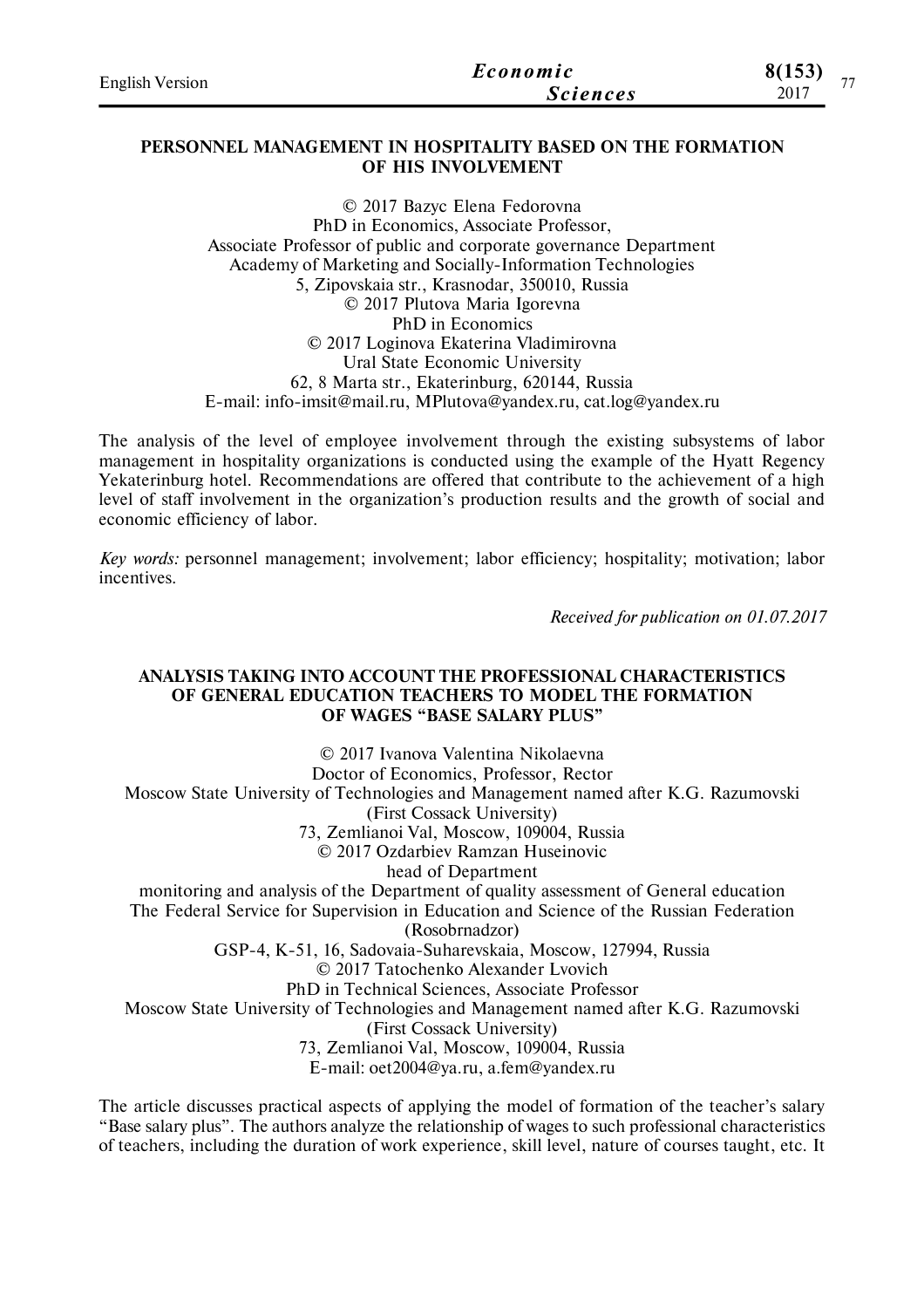|                    | Economic        | 8(153) |
|--------------------|-----------------|--------|
| 78 English Version | <b>Sciences</b> | 2017   |

is shown that the model of "Basic salary plus" allows enough details to take into account the professional qualities of teachers, and adequately reflected in their salary. This ensures equality of salaries of pedagogical workers of General education and average wage in the economy as a whole.

*Key words:* model "Basic salary plus", the professional quality of teachers, equality of salaries of pedagogical workers of General education and the economy as a whole.

*Received for publication on 06.07.2017*

## **FINANCE, MONEY CIRCULATION AND CREDIT**

### **THE FEDERAL TAX SERVICE AND ITS TERRITORY BODIES AS THE ADMINISTRATORS BUDGET REVENUES OF THE RUSSIAN FEDERATION BUDGETARY SYSTEMS**

© 2017 Sabitova Nadia Mikhailovna Doctor of Economics, Professor Head of the Department of finance © 2017 Khafizova Aigul' Rustemovna Kazan (Volga region) Federal University 18, Kremliovskaia str., Kazan, Republic of Tatarstan, 420008, Russia E-mail: sabitovanm@mail.ru

The article is devoted to the analysis of budget revenues of the budgetary system of the Russian Federation from the point of view of income administrators. A comparative analysis is carried out between different regions and the role of the Federal Tax Service and its territorial bodies in revenue administration is revealed. A conclusion is made about the importance of the Federal Tax Service and its territorial bodies in administering revenues in developed regions. It is proved that the number of income administrators depends on the level of the budget of the budgetary system of the Russian Federation, the type of budget, the distribution and fixing of taxes according to the levels of the budget system and other factors.

*Key words:* administration, revenue administration, tax revenues, tax authorities, budget, workload.

#### *References*

1. The Federal Treasury: Report on the execution of the federal budget. - Official website of the Federal Treasury, 2017. Available from: http://www.roskazna.ru.

2. The Federal Treasury: Report on the implementation of the consolidated budget of the subjects of the Russian Federation. - Official site of the Federal Treasury, 2017. Available from: http://www.roskazna.ru.

3. Federal Tax Service: Reporting of the Federal Tax Service under Form No. 1-NOM for 2016. *The official site of the Federal Tax Service*, 2017. Available from: http://www.nalog.ru.

*Received for publication on 04.07.2017*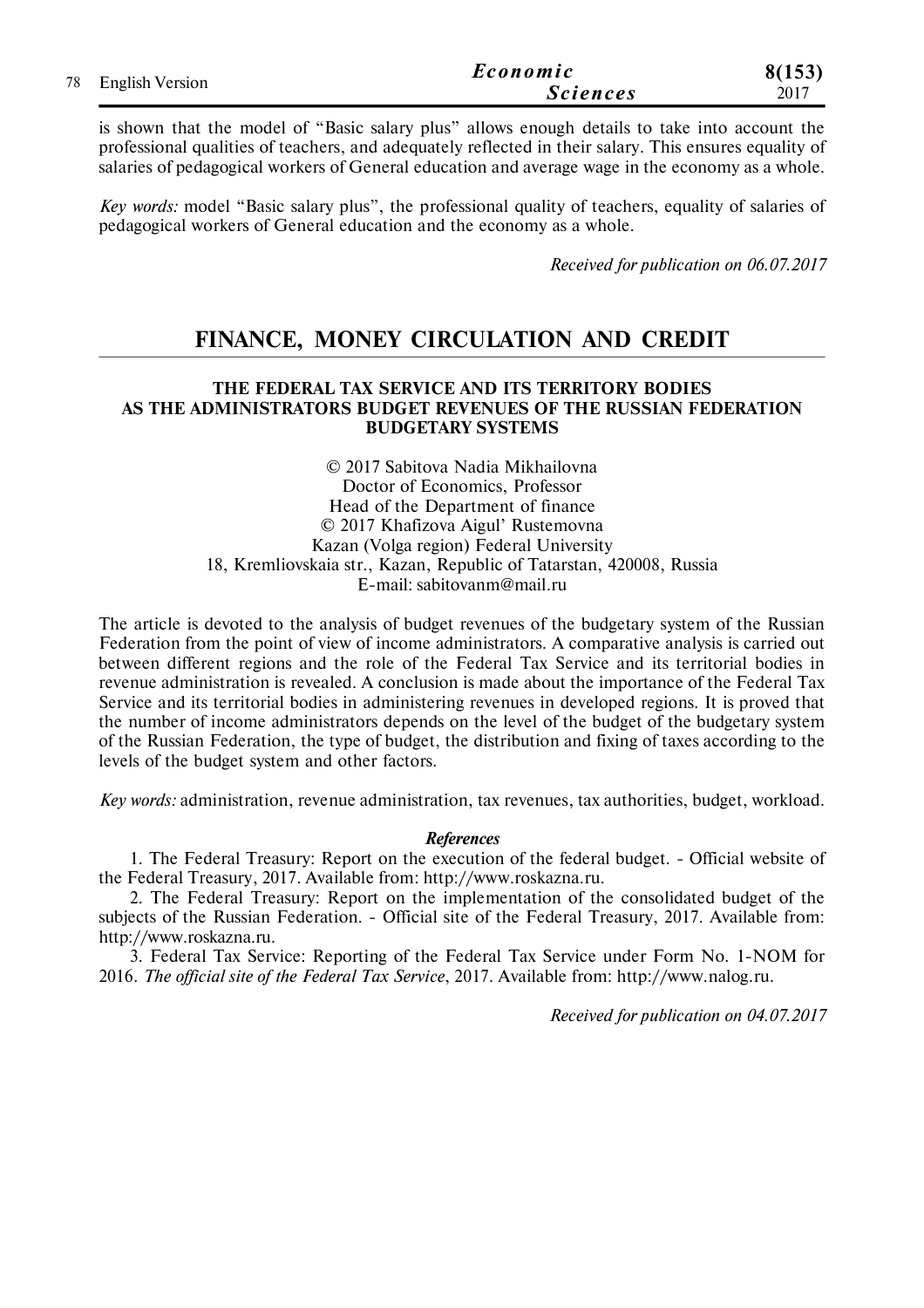| <b>English Version</b> | Economic        | 8(153)<br>70 |
|------------------------|-----------------|--------------|
|                        | <i>Sciences</i> | 2017         |

### **IMPLEMENTING A RISK CULTURE IN THE ACTIVITIES OF FINANCIAL INTERMEDIARIES AND CONDUCTING STRESS-TESTING UNDER SUPERVISION AS MAIN COMPONENTS FOR THE IMPROVEMENT OF SUPERVISORY FUNCTIONS OF THE BANK OF RUSSIA**

© 2017 Morozov Stepan Viktorovich senior researcher Interdepartmental laboratory of economic and financial studies, faculty of Finance and banking Russian Presidental Academy of National Economy and Public Administration b. 1, 82, prospect Vernadskogo, Moscow, 119571, Russia E-mail: Morozovstepan1@gmail.com

Given article is devoted to the regulation and the supervision over the financial institutions. The main way to the improvement on this tasks are an implementation of the risk-culture and the stress testing financial institutions. In addition this article provides an overview of how foreign countries implement some risk-instruments in their supervision activity.

*Key words:* Bank of Russia, Guidelines for the Development of the Russian Financial Market, supervision, financial institutions, improvement, risk-culture, stress testing.

#### *References*

1. The BSB and its approach. Available from: https://www.bankingstandardsboard.org.uk/pdf/ banking-standards-annual-review-2016-2017.pdf.

2. McKinsey & Company: McKinsey Global Institute. Available from: https:// www.mckinsey.com/mgi/our-research/financial-markets.

*Received for publication on 06.07.2017*

## **BOOK KEEPING, STATISTICS**

#### **MANAGEMENT ACCOUNTING AND BUDGETING OF EXPENSES FOR INFORMATION AND COMMUNICATION TECHNOLOGIES OF ORGANIZATIONS**

© 2017 Skorniakova Anna Alekseevna PhD in Economics, Associate Professor Kazan Innovational University named after V.G. Timiriasov (IEML) 15, Zaitseva str., Kazan, Republic of Tatarstan, 420101, Russia E-mail: anyuta191185@rambler.ru

An important methodological problem is the classification of costs associated with the creation and use of information and communication technology organizations, as well as their management accounting and budgeting. In the article the grouping of expenses is considered and the developed nomenclature of articles of expenses and the structure of budgets of expenses for information and communication technologies of organizations is presented.

*Key words:* information and communication technologies, technical and software tools for information processing, cost grouping, analytical accounting, nomenclature of expenditure items, management accounting, budgeting.

*Received for publication on 06.07.2017*